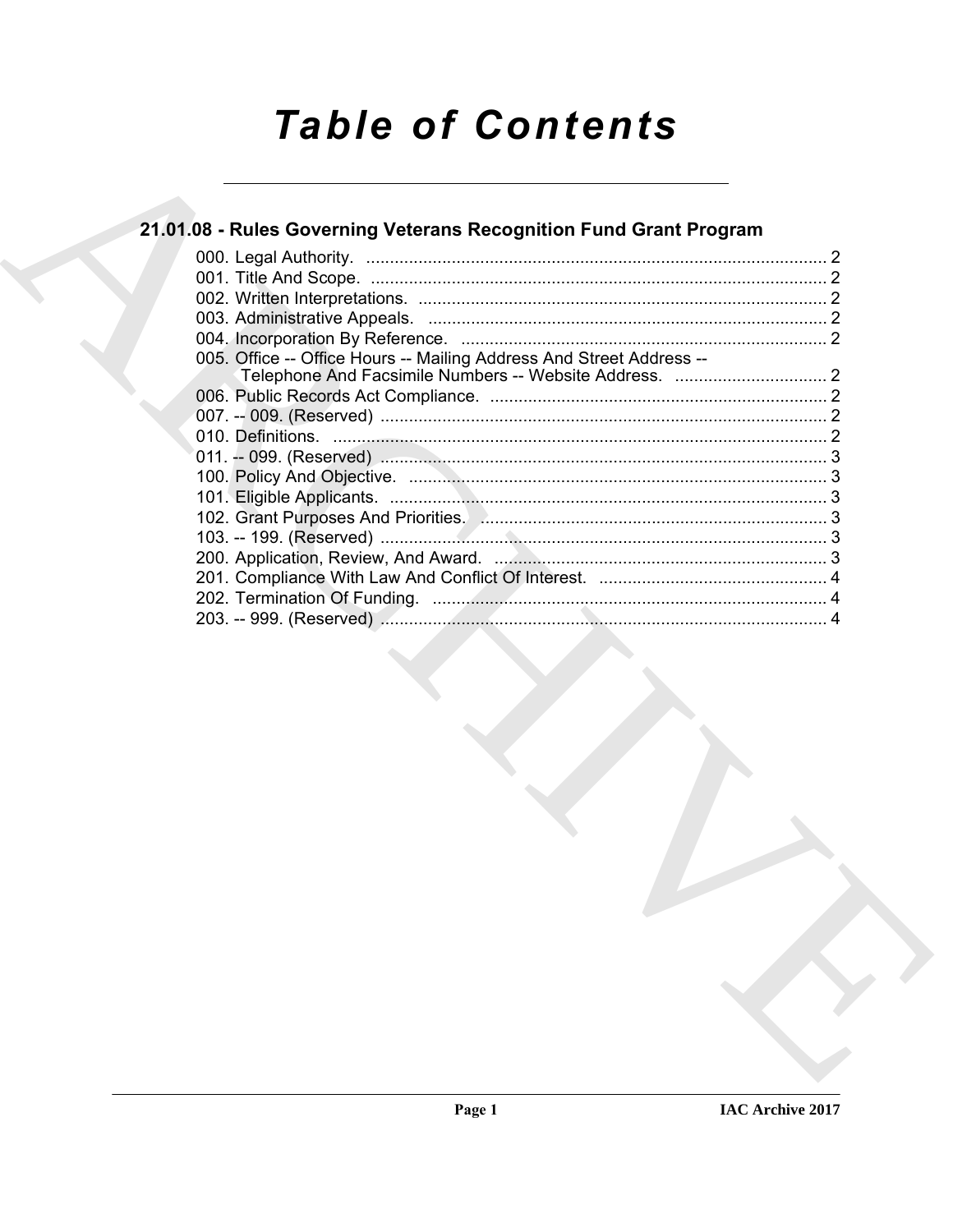#### **IDAPA 21 TITLE 01 CHAPTER 08**

# <span id="page-1-0"></span>**21.01.08 - RULES GOVERNING VETERANS RECOGNITION FUND GRANT PROGRAM**

### <span id="page-1-1"></span>**000. LEGAL AUTHORITY.**

Section 65-204, Idaho Code, authorizes the Administrator of the Division of Veterans Services to promulgate rules with respect to all matters of administration under Title 65, Chapter 2, Idaho Code, including the disbursement of funds held under Section 65-704, Idaho Code. funds held under Section 65-704, Idaho Code.

### <span id="page-1-2"></span>**001. TITLE AND SCOPE.**

**01.** Title. These rules shall be cited as IDAPA 21.01.08, "Rules Governing Veterans Recognition Fund ogram." (3-20-14) Grant Program."

**Scope**. These rules establish a grant application and award process, set forth the programs and provide for the disbursement of funds. (3-20-14) projects eligible for grants, and provide for the disbursement of funds.

#### <span id="page-1-3"></span>**002. WRITTEN INTERPRETATIONS.**

There are no written interpretations for this chapter. (3-20-14)

#### <span id="page-1-4"></span>**003. ADMINISTRATIVE APPEALS.**

The award of funding under the Program is a discretionary action to be performed by the Idaho Governor and Legislature with recommendations from the Idaho Veterans Recognition Committee. There is no provision for administrative appeal under these rules. (3-20-14) administrative appeal under these rules.

#### <span id="page-1-5"></span>**004. INCORPORATION BY REFERENCE.**

No documents have been incorporated by reference into these rules. (3-20-14)

#### <span id="page-1-6"></span>**005. OFFICE -- OFFICE HOURS -- MAILING ADDRESS AND STREET ADDRESS -- TELEPHONE AND FACSIMILE NUMBERS -- WEBSITE ADDRESS.**

**CHAPTER OF**<br> **CHAPTER OF CHAPTER OF CHAPTER OF CHAPTER OF CHAPTER OF CHAPTER OF CHAPTER OF CHAPTER CONTINUES (SEE THE SEE THE SEE THE SEE THE SEE THE SEE THE SEE THE SEE THE SEE THE SEE THE SEE THE SEE THE SEE THE SEE TH** The principal place of business of the Office of the Idaho Division of Veterans Services is in Boise, Idaho. The office is located at 351 Collins Road, Boise, Idaho and is open from 8 a.m. to 5 p.m., except Saturday, Sunday, and legal holidays. The mailing address is 351 Collins Road, Boise, Idaho 83702. The telephone number of the office is (208) 780-1300. The facsimile number of the office is (208) 780-1301. The Division's website address is http:// veterans.idaho.gov/. (3-20-14)

#### <span id="page-1-7"></span>**006. PUBLIC RECORDS ACT COMPLIANCE.**

The records associated with this chapter are subject to the provisions of the Idaho Public Records Act, Title 74, Chapter 1. Idaho Code. (3-20-14) Chapter 1, Idaho Code.

<span id="page-1-8"></span>**007. -- 009. (RESERVED)**

#### <span id="page-1-10"></span><span id="page-1-9"></span>**010. DEFINITIONS.**

**01. Administrator**. The Administrator and chief officer of the Division of Veterans Services in the ent of Self Governing Agencies, or his designee. (3-20-14) Department of Self Governing Agencies, or his designee.

<span id="page-1-13"></span><span id="page-1-12"></span><span id="page-1-11"></span>**02. Applicant**. An individual or organization who has submitted a written request for grant funds.  $(3-20-14)$ 

**03. Committee**. The Idaho Veterans Recognition Committee, established by Section 65-705, Idaho (3-20-14)  $\text{Code.} \tag{3-20-14}$ 

<span id="page-1-14"></span>**04. Division**. The Division of Veterans Services in the Department of Self Governing Agencies.

 $(3-20-14)$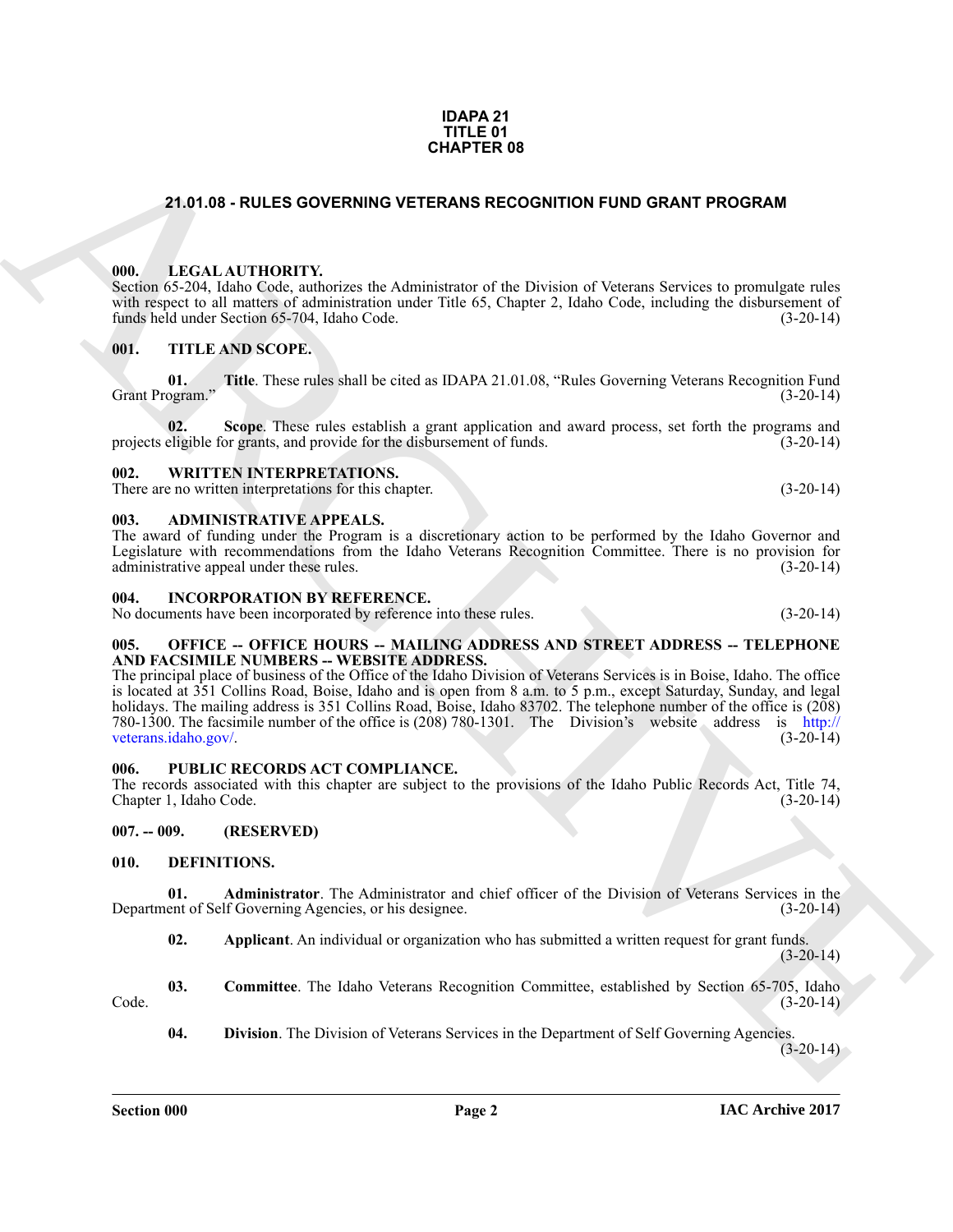<span id="page-2-7"></span>**05. Program**. The Veterans Recognition Fund Grant Program established by Title 65, Chapter 7, Idaho d these rules. (3-20-14) Code, and these rules.

### <span id="page-2-0"></span>**011. -- 099. (RESERVED)**

#### <span id="page-2-13"></span><span id="page-2-1"></span>**100. POLICY AND OBJECTIVE.**

Division's Bernard Services<br>
US, the state and the victima level and the interaction of the state of the state and the state of the state of the state<br>
US, the state of the SERVING (US) (The state of the state of the stat The objective of the Program is to fund programs to support Idaho veterans of the armed forces of the United States. The policy of the Division is to fund programs operated both within and outside state and local government. The Division will refer applicants for grants to support the needs of individuals to the Veterans Services Emergency Relief Program. (3-20-14)

### <span id="page-2-8"></span><span id="page-2-2"></span>**101. ELIGIBLE APPLICANTS.**

Individuals, organizations, and governmental entities, including bureaus of the Division, may submit applications for funding from the Program.

# <span id="page-2-9"></span><span id="page-2-3"></span>**102. GRANT PURPOSES AND PRIORITIES.**

<span id="page-2-10"></span>**01. Eligible Activities and Costs**. Any purpose meeting the objective of supporting veterans of the armed forces of the United States and not excluded in Subsection 102.02 of these rules is eligible to receive a grant under the Program. Eligible activities and costs include:  $(3-20-14)$ 

**a.** Programs to inform veterans and the public of services and programs for veterans, including s offered by the Division:  $(3-20-14)$ programs offered by the Division;

**b.** Programs providing career training to veterans, including programs providing educational scholarships: (3-20-14) scholarships; (3-20-14)

**c.** Programs providing training to individuals and organizations supporting veterans, including employees of public and private organizations assisting veterans with healthcare, education, and assistance in obtaining public benefits; (3-20-14) obtaining public benefits;

**d.** The acquisition of equipment for programs supporting the health, rehabilitation, or recreational of veterans; and (3-20-14) activities of veterans; and

<span id="page-2-12"></span>**e.** Programs providing social, health, rehabilitation, or recreational activities or care to veterans.  $(3-20-14)$ 

**02.** Ineligible Activities and Costs. Grant funds shall not be used for political, lobbying, religious, or tivities. Ineligible lobbying activities do not include: (3-20-14) illegal activities. Ineligible lobbying activities do not include:

**a.** Advocacy on behalf of individual Applicants for public benefits; and (3-20-14)

**b.** The provision of educational information to public officials concerning the needs of veterans that advocate for or support specific legislative proposals. (3-20-14) does not advocate for or support specific legislative proposals.

- <span id="page-2-11"></span>**03. Funding Priorities**. The Committee will give priority to: (3-20-14)
- **a.** Applicants with grant proposals that will serve the greatest number of veterans;  $(3-20-14)$
- **b.** Applicants with grant proposals for which there is no other source of funding; and  $(3-20-14)$

**c.** Applicants with grant proposals for start-up funds for programs that will become self-sustaining.

 $(3-20-14)$ 

### <span id="page-2-6"></span><span id="page-2-4"></span>**103. -- 199. (RESERVED)**

# <span id="page-2-5"></span>**200. APPLICATION, REVIEW, AND AWARD.**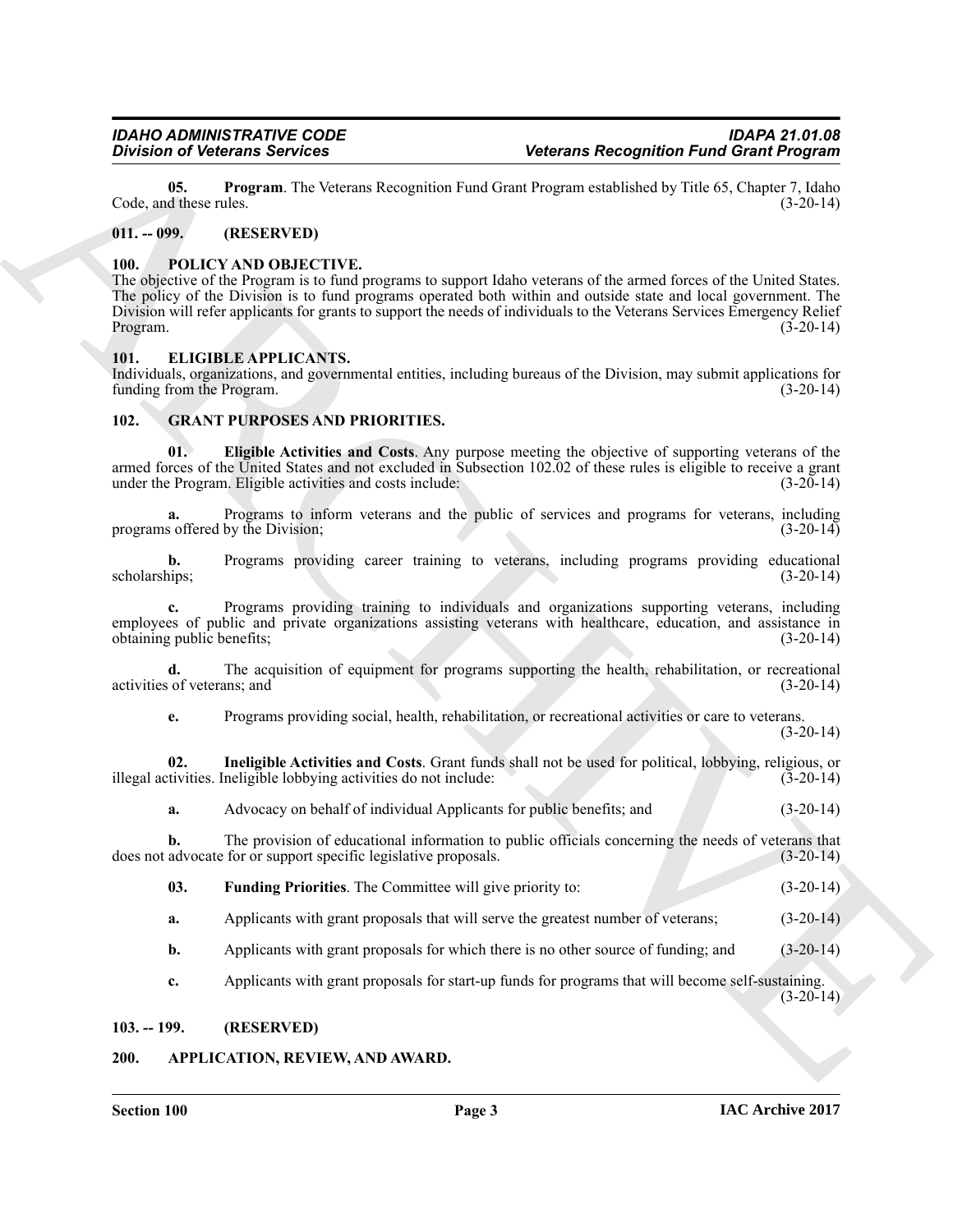<span id="page-3-6"></span><span id="page-3-5"></span><span id="page-3-4"></span><span id="page-3-3"></span>

| Application. Applicants shall submit grant proposals in the format required by the Administrator<br>01.<br>and approved by the Committee. Copies of the application format requirements and the list of supporting information<br>will be made available on the Division website or may be obtained by contacting the Administrator at the address set<br>forth in Section 005 of these rules.<br>$(3-20-14)$<br>02.<br>Review of Grant Proposals. The Administrator or his designee shall review proposals for<br>completeness and compliance with these rules and will make recommendations for awards to the Committee.<br>$(3-20-14)$<br>Grant Awards. The Committee will evaluate grant proposals annually during a meeting to be held<br>03.<br>in conjunction with the April meeting of the Idaho Veterans Affairs Commission. The Committee shall provide its<br>proposed award of funds to the Administrator, who shall include them in the annual Division budget request to the<br>Governor. Funding approved during the budget process shall be paid to grant applicants by the Division after the<br>beginning of the fiscal year for which it was budgeted.<br>$(3-20-14)$<br>Grant Conditions and Requirements. The Committee may establish conditions or requirements<br>04.<br>for the expenditure of grant funds in a written agreement between the Committee, the Division, and the grant<br>recipient. Conditions and requirements may include, but are not necessarily limited to:<br>$(3-20-14)$<br>The provision of matching funds from the grant recipient;<br>$(3-20-14)$<br>a.<br>The repayment of all or a portion of the grant funds upon specified events;<br>$(3-20-14)$<br>b.<br>The issuance of grant funds on a cost reimbursement basis;<br>$(3-20-14)$<br>c.<br>d.<br>The submission of status and final reports;<br>$(3-20-14)$<br>A completion date for the project or program;<br>$(3-20-14)$<br>e.<br>f.<br>Bidding requirements for the expenditure of grant funds;<br>$(3-20-14)$<br>Acknowledgement of a Veterans Recognition Fund grant in public information campaigns or press<br>g.<br>releases; and<br>$(3-20-14)$<br>A written accounting of the use of grant funds and copies of all receipts associated with the<br>expenditure of grant funds.<br>$(3-20-14)$<br><b>COMPLIANCE WITH LAW AND CONFLICT OF INTEREST.</b><br>201.<br>All grant recipients shall comply with applicable law in the conduct of programs supported by a Program grant.<br>Public entities and employees receiving or administering grant funds shall comply with all ethics, personnel, bidding,<br>and accounting requirements generally applicable to the entity or individual. Unless specifically provided in the<br>grant, no official or officer of a grant recipient, individual grant recipient, or family member of an official or officer of<br>a grant recipient or family member of an individual grant recipient shall personally profit financially from a Program<br>$(3-20-14)$<br>grant.<br>202.<br>TERMINATION OF FUNDING.<br>Grant funding may be terminated by the Committee at any time for use of grant funds or conduct in violation of these<br>rules, the terms of the grant, or violation of any applicable law. Upon receipt of a written notice of termination, the<br>grantee will immediately cease all expenditures of grant funds and return all unspent grant funds. The Committee<br>may require a written accounting of the use of grant funds upon the termination of funding and may deny payment for<br>costs claimed by the grant recipient and not substantiated by written documentation.<br>$(3-20-14)$<br>$203. - 999.$<br>(RESERVED) |  | <b>Division of Veterans Services</b> | <b>Veterans Recognition Fund Grant Program</b> |  |
|--------------------------------------------------------------------------------------------------------------------------------------------------------------------------------------------------------------------------------------------------------------------------------------------------------------------------------------------------------------------------------------------------------------------------------------------------------------------------------------------------------------------------------------------------------------------------------------------------------------------------------------------------------------------------------------------------------------------------------------------------------------------------------------------------------------------------------------------------------------------------------------------------------------------------------------------------------------------------------------------------------------------------------------------------------------------------------------------------------------------------------------------------------------------------------------------------------------------------------------------------------------------------------------------------------------------------------------------------------------------------------------------------------------------------------------------------------------------------------------------------------------------------------------------------------------------------------------------------------------------------------------------------------------------------------------------------------------------------------------------------------------------------------------------------------------------------------------------------------------------------------------------------------------------------------------------------------------------------------------------------------------------------------------------------------------------------------------------------------------------------------------------------------------------------------------------------------------------------------------------------------------------------------------------------------------------------------------------------------------------------------------------------------------------------------------------------------------------------------------------------------------------------------------------------------------------------------------------------------------------------------------------------------------------------------------------------------------------------------------------------------------------------------------------------------------------------------------------------------------------------------------------------------------------------------------------------------------------------------------------------------------------------------------------------------------------------------------------------------------------------------------------------------------------------------------------------------------------------------------------------------------------------------------------------------------------------------------------------------------------------------------------------------------------------------------------------------------------------------------------------------------------------------------------------------------------------------------------------------------------------------------------------------------------------------------------------------------|--|--------------------------------------|------------------------------------------------|--|
|                                                                                                                                                                                                                                                                                                                                                                                                                                                                                                                                                                                                                                                                                                                                                                                                                                                                                                                                                                                                                                                                                                                                                                                                                                                                                                                                                                                                                                                                                                                                                                                                                                                                                                                                                                                                                                                                                                                                                                                                                                                                                                                                                                                                                                                                                                                                                                                                                                                                                                                                                                                                                                                                                                                                                                                                                                                                                                                                                                                                                                                                                                                                                                                                                                                                                                                                                                                                                                                                                                                                                                                                                                                                                                              |  |                                      |                                                |  |
|                                                                                                                                                                                                                                                                                                                                                                                                                                                                                                                                                                                                                                                                                                                                                                                                                                                                                                                                                                                                                                                                                                                                                                                                                                                                                                                                                                                                                                                                                                                                                                                                                                                                                                                                                                                                                                                                                                                                                                                                                                                                                                                                                                                                                                                                                                                                                                                                                                                                                                                                                                                                                                                                                                                                                                                                                                                                                                                                                                                                                                                                                                                                                                                                                                                                                                                                                                                                                                                                                                                                                                                                                                                                                                              |  |                                      |                                                |  |
|                                                                                                                                                                                                                                                                                                                                                                                                                                                                                                                                                                                                                                                                                                                                                                                                                                                                                                                                                                                                                                                                                                                                                                                                                                                                                                                                                                                                                                                                                                                                                                                                                                                                                                                                                                                                                                                                                                                                                                                                                                                                                                                                                                                                                                                                                                                                                                                                                                                                                                                                                                                                                                                                                                                                                                                                                                                                                                                                                                                                                                                                                                                                                                                                                                                                                                                                                                                                                                                                                                                                                                                                                                                                                                              |  |                                      |                                                |  |
|                                                                                                                                                                                                                                                                                                                                                                                                                                                                                                                                                                                                                                                                                                                                                                                                                                                                                                                                                                                                                                                                                                                                                                                                                                                                                                                                                                                                                                                                                                                                                                                                                                                                                                                                                                                                                                                                                                                                                                                                                                                                                                                                                                                                                                                                                                                                                                                                                                                                                                                                                                                                                                                                                                                                                                                                                                                                                                                                                                                                                                                                                                                                                                                                                                                                                                                                                                                                                                                                                                                                                                                                                                                                                                              |  |                                      |                                                |  |
|                                                                                                                                                                                                                                                                                                                                                                                                                                                                                                                                                                                                                                                                                                                                                                                                                                                                                                                                                                                                                                                                                                                                                                                                                                                                                                                                                                                                                                                                                                                                                                                                                                                                                                                                                                                                                                                                                                                                                                                                                                                                                                                                                                                                                                                                                                                                                                                                                                                                                                                                                                                                                                                                                                                                                                                                                                                                                                                                                                                                                                                                                                                                                                                                                                                                                                                                                                                                                                                                                                                                                                                                                                                                                                              |  |                                      |                                                |  |
|                                                                                                                                                                                                                                                                                                                                                                                                                                                                                                                                                                                                                                                                                                                                                                                                                                                                                                                                                                                                                                                                                                                                                                                                                                                                                                                                                                                                                                                                                                                                                                                                                                                                                                                                                                                                                                                                                                                                                                                                                                                                                                                                                                                                                                                                                                                                                                                                                                                                                                                                                                                                                                                                                                                                                                                                                                                                                                                                                                                                                                                                                                                                                                                                                                                                                                                                                                                                                                                                                                                                                                                                                                                                                                              |  |                                      |                                                |  |
|                                                                                                                                                                                                                                                                                                                                                                                                                                                                                                                                                                                                                                                                                                                                                                                                                                                                                                                                                                                                                                                                                                                                                                                                                                                                                                                                                                                                                                                                                                                                                                                                                                                                                                                                                                                                                                                                                                                                                                                                                                                                                                                                                                                                                                                                                                                                                                                                                                                                                                                                                                                                                                                                                                                                                                                                                                                                                                                                                                                                                                                                                                                                                                                                                                                                                                                                                                                                                                                                                                                                                                                                                                                                                                              |  |                                      |                                                |  |
|                                                                                                                                                                                                                                                                                                                                                                                                                                                                                                                                                                                                                                                                                                                                                                                                                                                                                                                                                                                                                                                                                                                                                                                                                                                                                                                                                                                                                                                                                                                                                                                                                                                                                                                                                                                                                                                                                                                                                                                                                                                                                                                                                                                                                                                                                                                                                                                                                                                                                                                                                                                                                                                                                                                                                                                                                                                                                                                                                                                                                                                                                                                                                                                                                                                                                                                                                                                                                                                                                                                                                                                                                                                                                                              |  |                                      |                                                |  |
|                                                                                                                                                                                                                                                                                                                                                                                                                                                                                                                                                                                                                                                                                                                                                                                                                                                                                                                                                                                                                                                                                                                                                                                                                                                                                                                                                                                                                                                                                                                                                                                                                                                                                                                                                                                                                                                                                                                                                                                                                                                                                                                                                                                                                                                                                                                                                                                                                                                                                                                                                                                                                                                                                                                                                                                                                                                                                                                                                                                                                                                                                                                                                                                                                                                                                                                                                                                                                                                                                                                                                                                                                                                                                                              |  |                                      |                                                |  |
|                                                                                                                                                                                                                                                                                                                                                                                                                                                                                                                                                                                                                                                                                                                                                                                                                                                                                                                                                                                                                                                                                                                                                                                                                                                                                                                                                                                                                                                                                                                                                                                                                                                                                                                                                                                                                                                                                                                                                                                                                                                                                                                                                                                                                                                                                                                                                                                                                                                                                                                                                                                                                                                                                                                                                                                                                                                                                                                                                                                                                                                                                                                                                                                                                                                                                                                                                                                                                                                                                                                                                                                                                                                                                                              |  |                                      |                                                |  |
|                                                                                                                                                                                                                                                                                                                                                                                                                                                                                                                                                                                                                                                                                                                                                                                                                                                                                                                                                                                                                                                                                                                                                                                                                                                                                                                                                                                                                                                                                                                                                                                                                                                                                                                                                                                                                                                                                                                                                                                                                                                                                                                                                                                                                                                                                                                                                                                                                                                                                                                                                                                                                                                                                                                                                                                                                                                                                                                                                                                                                                                                                                                                                                                                                                                                                                                                                                                                                                                                                                                                                                                                                                                                                                              |  |                                      |                                                |  |
|                                                                                                                                                                                                                                                                                                                                                                                                                                                                                                                                                                                                                                                                                                                                                                                                                                                                                                                                                                                                                                                                                                                                                                                                                                                                                                                                                                                                                                                                                                                                                                                                                                                                                                                                                                                                                                                                                                                                                                                                                                                                                                                                                                                                                                                                                                                                                                                                                                                                                                                                                                                                                                                                                                                                                                                                                                                                                                                                                                                                                                                                                                                                                                                                                                                                                                                                                                                                                                                                                                                                                                                                                                                                                                              |  |                                      |                                                |  |
|                                                                                                                                                                                                                                                                                                                                                                                                                                                                                                                                                                                                                                                                                                                                                                                                                                                                                                                                                                                                                                                                                                                                                                                                                                                                                                                                                                                                                                                                                                                                                                                                                                                                                                                                                                                                                                                                                                                                                                                                                                                                                                                                                                                                                                                                                                                                                                                                                                                                                                                                                                                                                                                                                                                                                                                                                                                                                                                                                                                                                                                                                                                                                                                                                                                                                                                                                                                                                                                                                                                                                                                                                                                                                                              |  |                                      |                                                |  |
|                                                                                                                                                                                                                                                                                                                                                                                                                                                                                                                                                                                                                                                                                                                                                                                                                                                                                                                                                                                                                                                                                                                                                                                                                                                                                                                                                                                                                                                                                                                                                                                                                                                                                                                                                                                                                                                                                                                                                                                                                                                                                                                                                                                                                                                                                                                                                                                                                                                                                                                                                                                                                                                                                                                                                                                                                                                                                                                                                                                                                                                                                                                                                                                                                                                                                                                                                                                                                                                                                                                                                                                                                                                                                                              |  |                                      |                                                |  |
|                                                                                                                                                                                                                                                                                                                                                                                                                                                                                                                                                                                                                                                                                                                                                                                                                                                                                                                                                                                                                                                                                                                                                                                                                                                                                                                                                                                                                                                                                                                                                                                                                                                                                                                                                                                                                                                                                                                                                                                                                                                                                                                                                                                                                                                                                                                                                                                                                                                                                                                                                                                                                                                                                                                                                                                                                                                                                                                                                                                                                                                                                                                                                                                                                                                                                                                                                                                                                                                                                                                                                                                                                                                                                                              |  |                                      |                                                |  |
|                                                                                                                                                                                                                                                                                                                                                                                                                                                                                                                                                                                                                                                                                                                                                                                                                                                                                                                                                                                                                                                                                                                                                                                                                                                                                                                                                                                                                                                                                                                                                                                                                                                                                                                                                                                                                                                                                                                                                                                                                                                                                                                                                                                                                                                                                                                                                                                                                                                                                                                                                                                                                                                                                                                                                                                                                                                                                                                                                                                                                                                                                                                                                                                                                                                                                                                                                                                                                                                                                                                                                                                                                                                                                                              |  |                                      |                                                |  |

# <span id="page-3-7"></span><span id="page-3-0"></span>**201. COMPLIANCE WITH LAW AND CONFLICT OF INTEREST.**

# <span id="page-3-8"></span><span id="page-3-1"></span>**202. TERMINATION OF FUNDING.**

# <span id="page-3-2"></span>**203. -- 999. (RESERVED)**